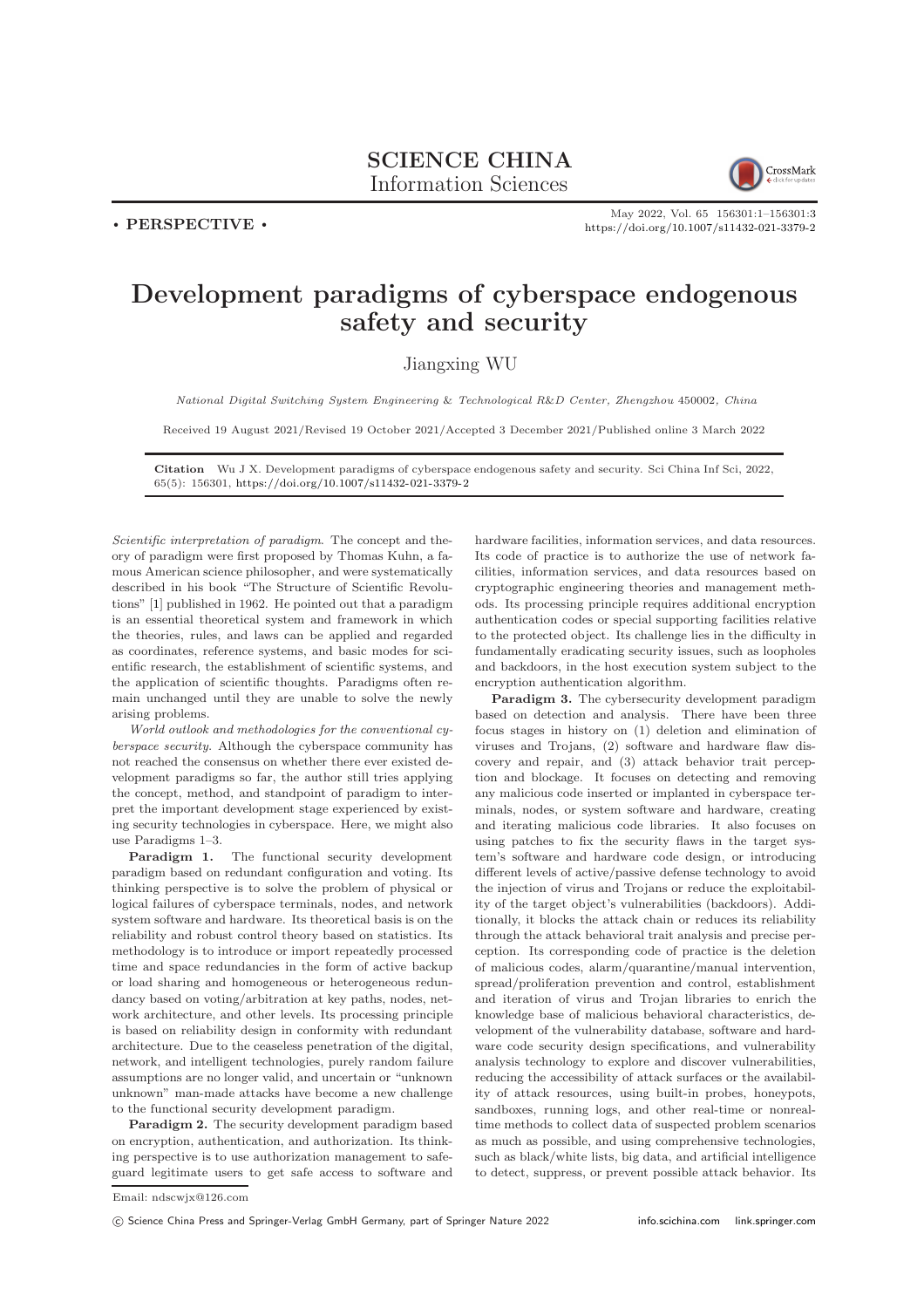common processing principle is that additional detection or protection facilities are required relative to the protected object. The common dilemma for the above three focus stages lies in how to deal with unknown security threats in cyberspace based on unknown vulnerabilities, backdoors, viruses, and Trojans for lack of prior knowledge.

New development paradigm of cyberspace endogenous safety and security. The goal of the cyberspace endogenous safety and security development paradigm is not to solve the personalized cyberspace endogenous security problems. However, it aims to construct a structure about paradigm to solve the ubiquitous cyberspace endogenous security problems to find a revolutionary security defense structure that does not rely on (but does not exclude) prior knowledge.

(1) Cyberspace endogenous security ubiquitous problems and paradigm revolution. In the article cyberspace endogenous safety and security [\[2\]](#page-2-2), the author explains cyberspace endogenous security problem and indicates all natural or human functions with accompanied or derivative apparent side-effects or invisible functions, the so-called endogenous security problem. The endogenous security problem is the internal contradiction of metafunction or intrinsic function. Thus, it can only be avoided or suppressed and cannot be eliminated. The author believes that there are severe endogenous security ubiquitous problems in cyberspace for the following reasons. First, the defects or loopholes in software and hardware code design cannot be dodged completely. Second, the backdoor problem cannot be eliminated. Third, the current theoretical progress and scientific and technological capabilities cannot thoroughly investigate the loopholes in the software and hardware code. Finally, man-made attacks continue to penetrate the traditional functional security field. Besides, the functional security problem has evolved into a compound one featuring random failure and man-made attacks. It means that it has become a "generalized functional security problem".

How to quantify rather than "do our best" to deal with the uncertain (unknown and unknown) threats caused by endogenous security ubiquitous problems has become one of the most urgent and challenging tasks in cyberspace-related industries or application fields. Therefore, it is necessary to implement breakthrough changes to the existing security development paradigm. It is also crucial to change the thinking perspective and propose a new methodology and practice norms. The author calls it "cyberspace endogenous safety and security development paradigm".

(2) Cyberspace endogenous safety and security development paradigm. The goal of the cyberspace endogenous safety and security development paradigm is to deal with the deterministic risks or uncertain threats caused by the vulnerability/backdoor of the target object with the function of quantifiable security design. This is to end the current network attack theories and methods based on the design defects of software and hardware code in theory and practice. The core concept of cyberspace endogenous safety and security development paradigm is to propose a theoretical system and methodology independent of prior knowledge, such as vulnerability/backdoor detection and attack characteristic analysis, and establish a set of practice norms to effectively solve cyberspace endogenous security ubiquitous problems.

(i) New perspective and methodology. To solve the endogenous security ubiquitous problems, it is necessary to identify a new perspective: obtaining network security defense capabilities that do not rely on the attacker's prior

knowledge; creating a new methodology: determining a universal method for transforming the "unknown unknown threat" to "known unknown threats" within the target system structure; implementing specifications and standards. It is also necessary to transform the "known unknown threats" into reliability events with a controllable probability to confine the common-mode escape probability within a set threshold; curb trial-and-error or blind attacks. Furthermore, it is necessary to develop a mechanism to suppress or eliminate such attack threats arising from the common structural endogenous security problems.

(ii) Theoretical system. Based on the goal of the endogenous security development paradigm, the following endogenous security theories have been formed.

• Analysis and generalization of the cyberspace endogenous ubiquitous problems;

• The relatively correct axiom and generalized robustness control theory based on the coding channels;

• Processing methods of uncertainty and random event normalization;

• Integrated functional security and network security architecture without relying on prior knowledge;

• Design and evaluation and measuring methods for the endogenous security structure.

The specific contents of relevant theories can be found in reference [\[3\]](#page-2-3).

(iii) Practice norms. In 2013, based on the rediscovery of the "relatively correct axiom" (also known as the consensus mechanism), the author proposed to transform security problems into the "known unknown" from the "unknown unknown" using the principle of relative construction [\[4\]](#page-2-4), with the following core ideas. The uncertainty (unknown unknown) at the individual level can be transformed into the "known unknown" probability at the group level in the form of differential/common-mode manifestation through the system construction, with the size of the differential mode probability controlled by a specific mechanism design, i.e., controlling the possible impact of the unknown problem. After several years of efforts made in this conjecture, the author proposes the practice codes for an endogenous safety and security development paradigm called the "dynamic heterogeneity redundancy (DHR)" architecture [\[4\]](#page-2-4) (see Figure 1).



Figure 1 Abstract model of DHR architecture.

The multidimensional dynamic reconfigurative feedback operating environment of DHR based on the iterative rule can make any individuals trial-and-error or blind attacks shielded through the heterogeneous error-tolerance mechanisms. Feedback control loops can generate function equivalent difficult-to-measure effects within the heterogeneous